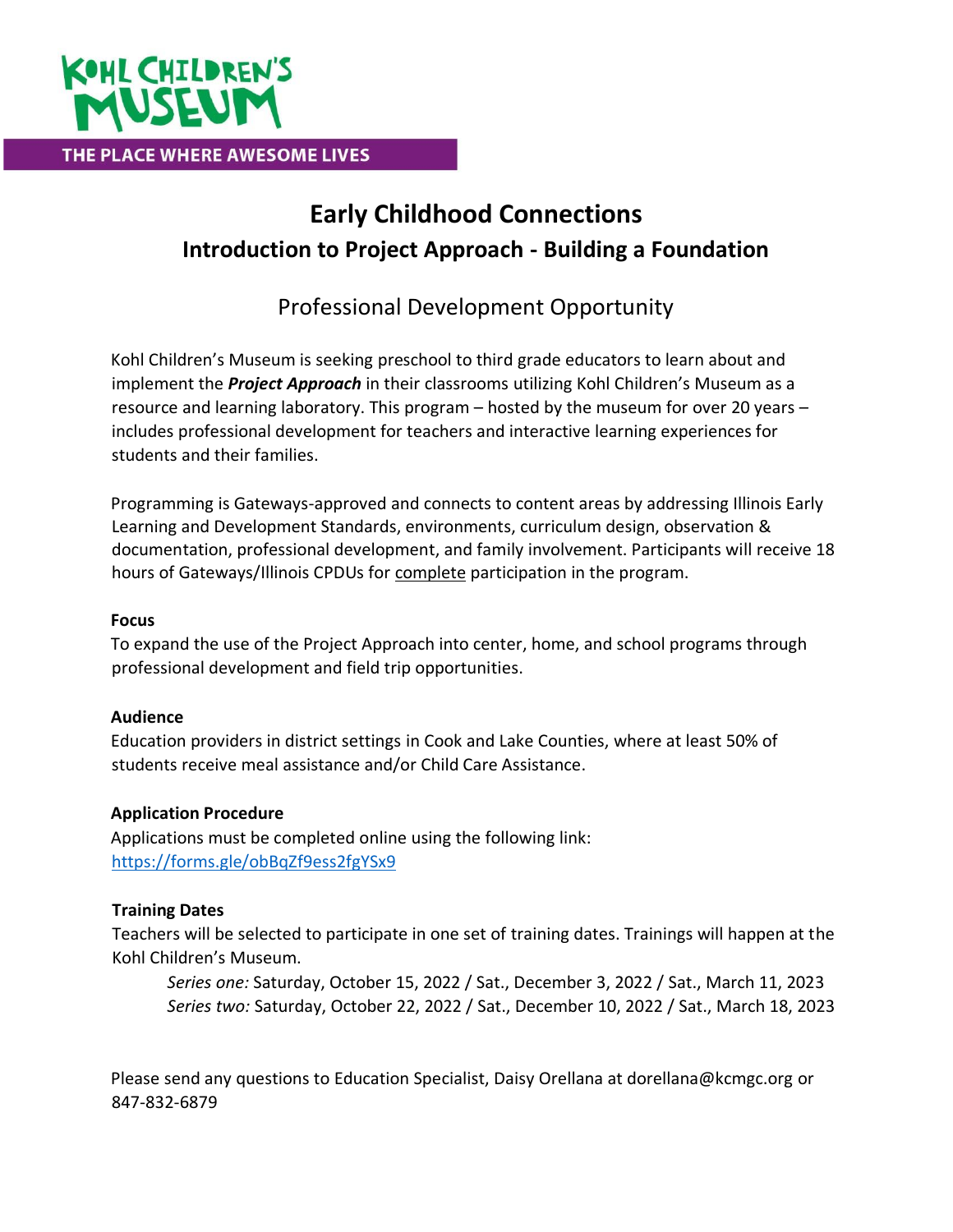

### **Activities**

- 1. **Participate in three professional development workshops.** Participants must attend all three workshops. Participants will receive 18 hours of Gateways/Illinois CPDUs upon full completion of the program.
- 2. **Participate in evaluation, assessment, and assignments.** Participants will be required to complete project descriptions and journals, training evaluations, and attitude surveys.
- 3. **Plan, design, conduct and document** a child-centered project from October 2022 to March 2023. Additional support for conducting a project in the classroom will be offered by the museum's education staff.
- 4. **Select and purchase project materials.** Each participant will select and receive materials to support their projects. Materials will be purchased through the Kohl Children's Museum, and must support project work done in the classroom.
- 5. **Schedule and attend one virtual or in-person field trip** with Kohl Children's Museum at home or in the classroom.
- 6. **Schedule, coordinate and conduct one parent/child activity** (activity kits provided by the museum)
- 7. **Schedule and participate in one Project Celebration at Kohl Children's Museum.**  Educators are required to schedule their form of transportation (paid for by the museum) and bring their project documentation to display at the museum. Each student's family will receive a one-year membership to the museum.

|  | <b>Project Pays For</b>                   |
|--|-------------------------------------------|
|  | <b>Field Trip Fees</b>                    |
|  | Parent/Child Art Activity Kits            |
|  | <b>Project Materials</b>                  |
|  | Stipends for each teacher                 |
|  | Project celebration and museum membership |
|  | for each family                           |

#### **Funding Overview**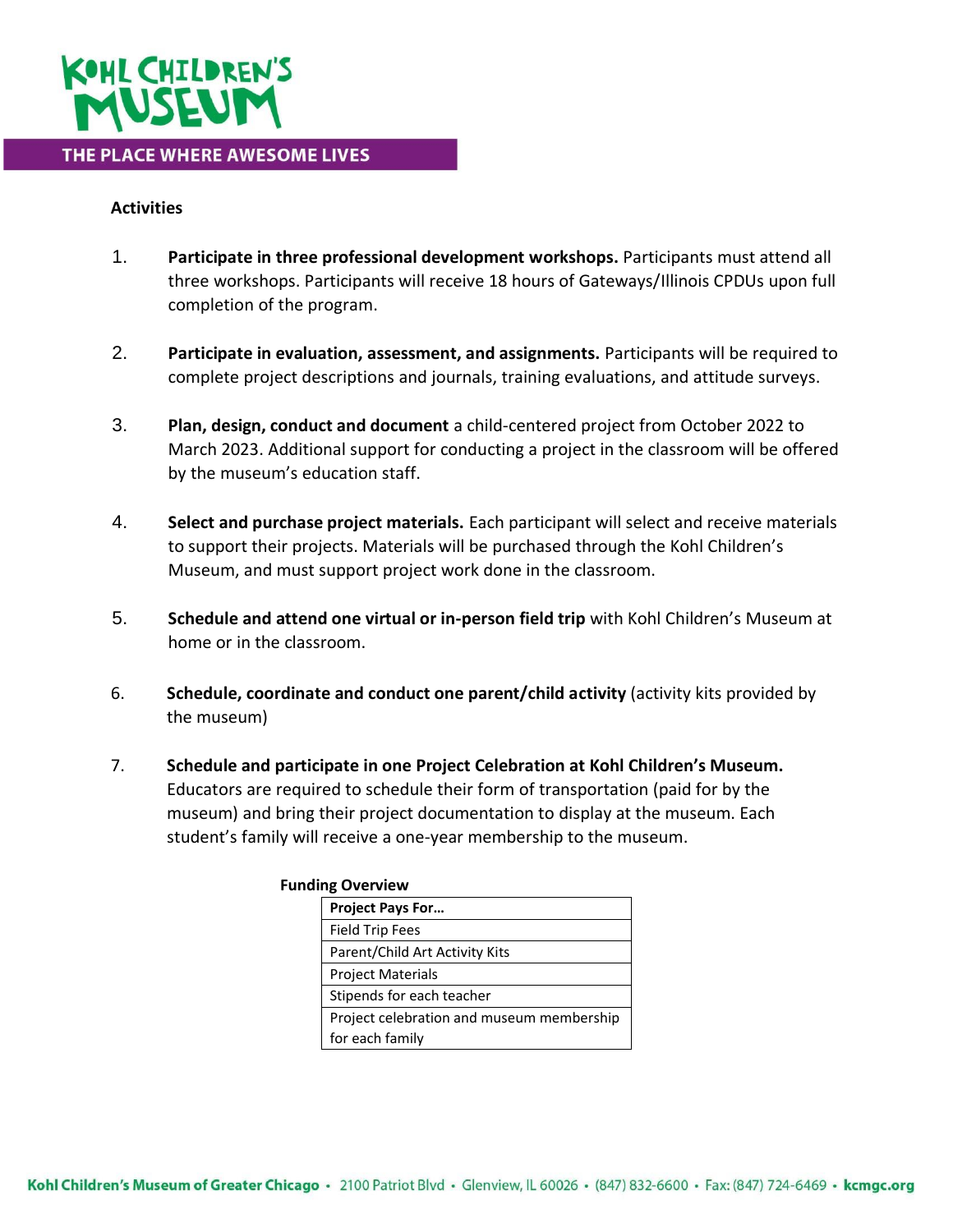

# **Early Childhood Connections**  *Introduction to Project Approach - Building a Foundation*

*Oportunidad de Desarrollo profesional*  Hoja informativa: 2021

Kohl Children's Museum está buscando a educadores de prescolares hasta tercer grado para aprender e implementar el Enfoque de Proyecto en sus programas utilizando Kohl Children's Museum como un laboratorio de recursos y aprendizaje. El proyecto incluye desarrollo profesional para educadores y experiencias de aprendizaje interactivas para los niños y sus familias.

La programación está aprobada por Gateways y se conecta a las áreas de contenido al abordar los Estándares de Desarrollo y Aprendizaje Temprano de Illinois, los entornos, el diseño del plan de estudios, la observación y documentación, el desarrollo profesional y la participación familiar. Los participantes recibirán 18 horas de Gateways y CPDU de Illinois por su participación completa en el programa.

### **El Enfoque**

Ampliar el uso del Project Apporach en programas de centro, hogar y escuela a través del desarrollo profesional y las oportunidades de excursiones.

### **La Audiencia**

Proveedores de educación en escuelas del distrito que sirven al 50% o más de niños que reciben asistencia de comidas y/o Asistencia de Cuidado Infantil en el condado de Cook y Lake.

### **Como Aplicar**

Las aplicaciones deben completarse en línea utilizando el siguiente enlace: <https://forms.gle/obBqZf9ess2fgYSx9>

Envié sus preguntas a Daisy Orellana por correo electrónico a dorellana@kcmgc.org o por teléfono a 847-832-6879